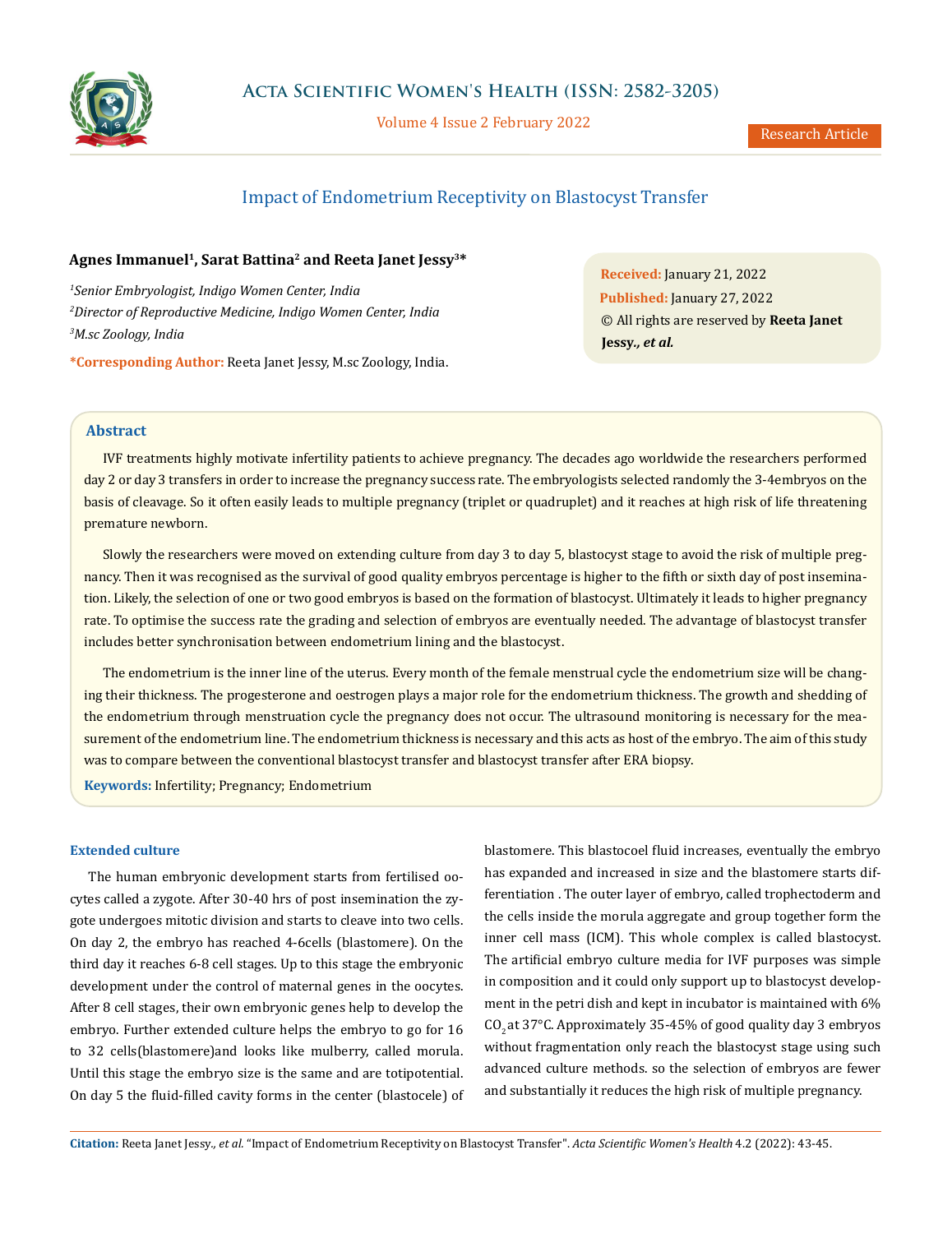### **Indication of the patient**

In the early 90's the blastocyst transfer was successfully performed. so the concept of blastocyst transfer is not new in ART procedure. But it's really very important who all needed and what were the indications for the blastocyst transfer. The blastocyst transfer offered the couple for the following few points.

- Repeated implantation failure
- To avoid multiple pregnancy and premature baby
- Embryo development potential had to be assessed
- Lower ovarian responder which yields fewer oocytes
- Maternal age > 35 years
- Selection of embryos those who avoided freezing.

Apart from this the blastocyst development depends on the culture medium characteristics, the laboratory condition, the oocyte quality, sperm morphology. In some ART centre's to avoid extended culture due to unpredictable rate of blastocyst development.

# **Embryo quality**

In order to get pregnant with a high quality of developmental blastocyst to be transferred to the uterine cavity. Naturally the embryo does not enter the uterine cavity until it reaches the expanded blastocyst. The quality of embryo depends upon the division, cell numbers, fragmentation, blastomere size, compaction, and blastocyst formation. The implantation potential should be correlated with the quality of embryos.

Cleavage stage embryos start from 2-16 cells and compacted (morula). The normal developing embryos cell division occurs every 18-20 hrs. Either too slow or too fast is related to metabolic/ chromosomal disorder of the embryo. Obviously it leads to implantation failure.

The morphological assessment of blastocyst has been a very useful indication of implantation. It includes the inner cell mass (ICM), trophectoderm (TE), and blastocoel. So the embryo needs energy sources, types of amino acids, and oxygen concentration to develop the good quality blastocyst. The embryos at various stages need various types of environment conditions. So the sequential media helps the embryo to grow blastocyst stage at 37° C in a 6%  $\rm CO_{2}$  environment. Like natural cycle the extended blastocyst transfer on day 5 helps the increasing the implantation rate.

### **Endometrium assessment**

Endometrium is the innermost lining of the uterus. It is composed of cell-rich connecting tissue surrounded by endometrial glands. It is differentiated by two layers called superficial functional layer and deeper basal layer. Naturally, in each menstrual cycle the shedding of blood due to the superficial layer and reconstructed by basal layer. During reproductive time the endometrium has been changing the thickness, morphology, and vascularity changes.

The evolution of endometrium can be done by both TAS and TVS. TVS is ideal for assessing the endometrial thickness. The preparation for embryo transfer protocols decrease the cost and implantation rates are higher than fresh transfer. The main purpose is preparing the endometrium line to be favourable for embryo embedding. Different types of protocol have been used for preparing endometrium. The ET is performing like a natural cycle or inducing ovulation during the course of the cycle. Secondly, the artificial preparation of the endometrium by the administration of oestrogen and progesterone. From 9<sup>th</sup> day of the cycle the patient has to monitor their endometrium. Once it reaches the triple line with above 9 mm - 12 mm is favourable for embryo transfer.

#### **Endometrium receptivity**

The synchronisation between embryo and endometrium is a very complex process. Naturally, the window period of each woman has a unique, between  $3<sup>rd</sup>$  to  $6<sup>th</sup>$  day of mid luteal phase. The endometrium receptivity is the window period for embryo implantation, embedding, and development into new individuals. In some inflammatory or anatomic conditions, the window period is narrowed or relocated to impossible normal implantation, leading to infertility or loss of pregnancy.

#### **Materials and Methods**

Endometrial receptivity array is advanced technology to know the approximate window period of endometrium. It is recommended for repeated implantation failure with good embryo quality. ERA is a genetic analysis that take sample from the women's endometrial lining to analyse which day would perform the embryo transfer. The sample will be sent to the genetic department to analyse and give three following possible results.

- Pre-receptive: This indicates that the endometrium is not quite ready to receive the embryo and transfer at this time may not be ideal.
- **Receptive:** This indicates that the moment the endometrial biopsy was taken was an optimal time to transfer the embryo for implantation.
- Post-receptive: This indicates that the endometrium had reached the stage for optimal embryo implantation but has now gone past it.

44